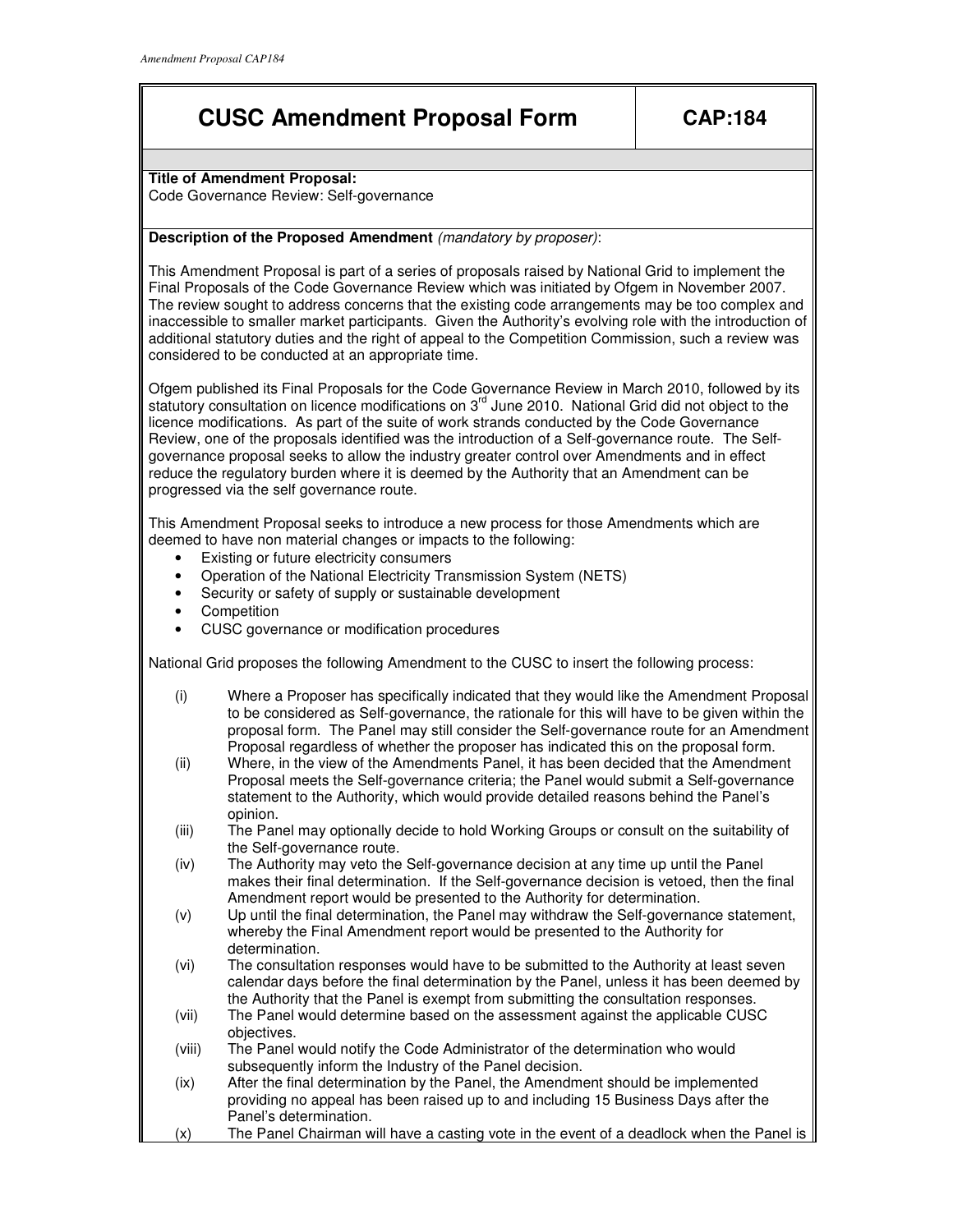required to make a determination.

- (xi) The implementation of a Self-governance proposal would be suspended pending the outcome of an appeal.
- (xii) The Self-governance Amendment Proposal will replace the current Housekeeping Amendments process within Section 8.21.2 of the CUSC.

## **Appeals**

- (xiii) Up to and including 15 Business Days from the final determination, a party may appeal against the Amendment Proposal decision, rather than the Self-governance process. However, this will be assessed based on whether it meets the grounds for appeal:
	- The Amendment does not better facilitate the achievement of at least one of the CUSC objectives
	- The Amendment Proposal is not brought for reasons that are trivial, vexatious or have no reasonable prospect of success.
- (xiv) The appeals will be sent to the Authority to take the decision on the implementation of the Amendment Proposal if required. A copy of the appeal would have to be sent to the Code Administrator who would notify the Panel and the rest of the industry.
- (xv) The routes of appeal are as follows:
- (xvi) **Route 1:** The Authority may make a decision to uphold the appeal and decide on implementation/non implementation or they may uphold the Panel's decision.
- (xvii) **Route 2:** The Authority may refer the decision back to the Panel for consideration whilst retaining the Self-governance route or the Authority may refer back to the Panel and veto the Self-governance decision in which case the Authority will make the final determination. In both cases the Panel can make the same recommendation as originally presented to the Authority.
- (xviii) If a party does not agree with the decision made by the Authority, then this can be appealed to the Competition Commission.

**Description of Issue or Defect that Proposed Amendment seeks to Address** (mandatory by proposer):

The Code Governance Review seeks to implement Self-governance within the Transmission Licence to improve the existing code arrangements. Where it is determined that a proposal will not have a material impact on the categories set out above, this amendment will expedite the process of implementing an amendment, providing the Industry agrees with the proposal.

**Impact on the CUSC** (this should be given where possible):

Initial assessment of the CUSC suggests that changes are required to section 8 of the CUSC

**Impact on Core Industry Documentation** (this should be given where possible):

None anticipated

**Impact on Computer Systems and Processes used by CUSC Parties** (this should be given where possible):

None anticipated

**Details of any Related Modifications to Other Industry Codes** (where known):

National Grid intends to raise similar proposals to both the BSC and the UNC, in line with the timetable which has been published to the industry in June 2010. These Modification Proposals will not interact with the changes proposed to the CUSC.

**Justification for Proposed Amendment with Reference to Applicable CUSC Objectives\*\***  (mandatory by proposer):

National Grid considers that implementation of this Amendment Proposal would better facilitate the following Applicable CUSC Objective:

(a): "the efficient discharge by the licensee of the obligations imposed upon it under the Act and by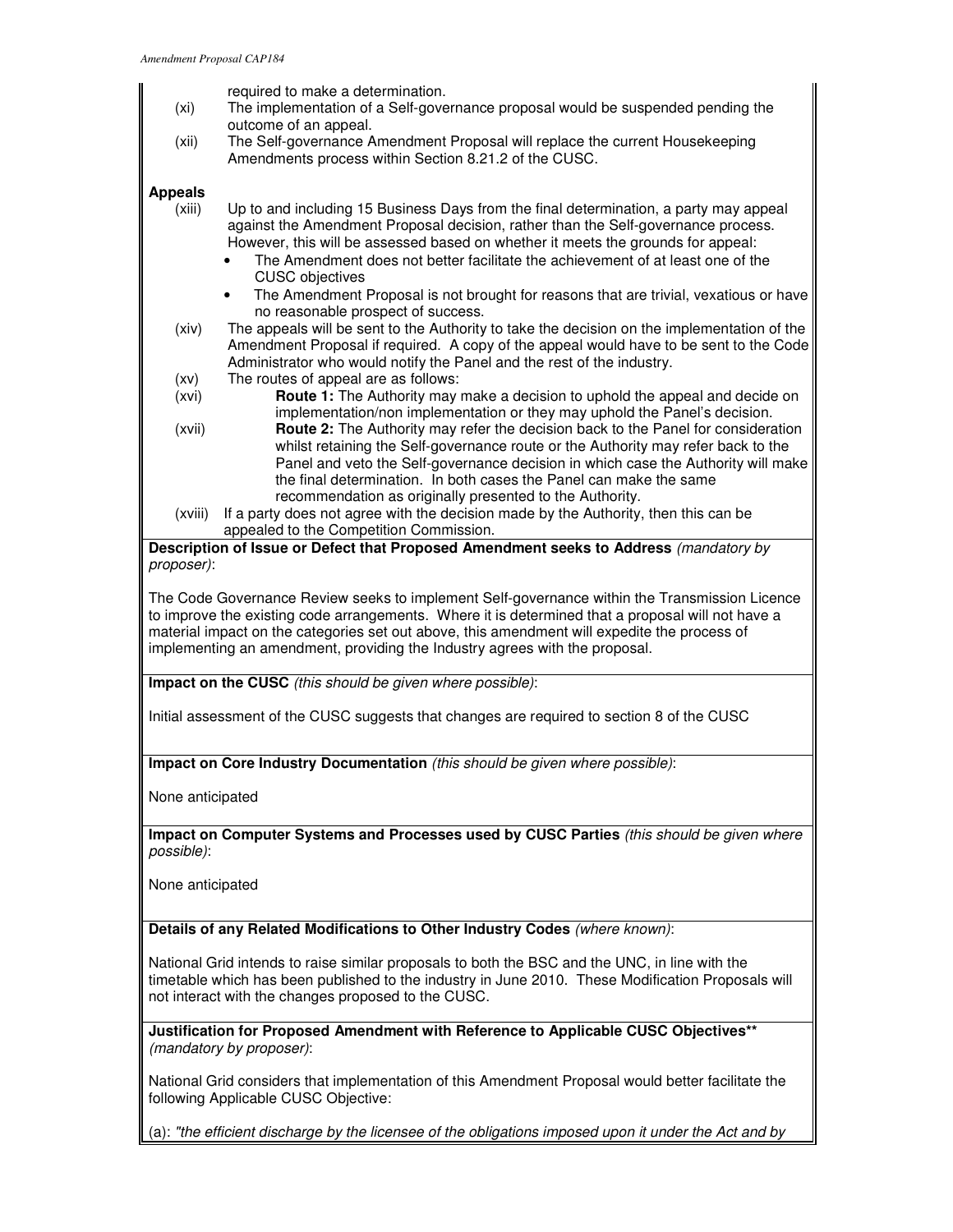this licence", specifically with regard to the obligation under standard condition C10 of the licence.

This proposal is resulting from Ofgem's review of the Licence and therefore National Grid is mandated by the new licence obligations to make the changes and additions to the CUSC where applicable.

| <b>Details of Proposer:</b><br>Organisation's Name:                                                                                      | <b>National Grid</b>                                                                                      |
|------------------------------------------------------------------------------------------------------------------------------------------|-----------------------------------------------------------------------------------------------------------|
| Capacity in which the Amendment is<br>being proposed:<br>(i.e. CUSC Party, BSC Party or<br>"National Consumer Council")                  | <b>CUSC Party</b>                                                                                         |
| Details of Proposer's Representative:<br>Name:<br>Organisation:<br>Telephone Number:<br>Email Address:                                   | Steven Lam<br>National Grid Electricity Transmission plc<br>01926 653534<br>Steven.lam@uk.ngrid.com       |
| Details of Representative's Alternate:<br>Name:<br>Organisation:<br>Telephone Number:<br>Email Address:                                  | Alex Thomason<br>National Grid Electricity Transmission plc<br>01926 656379<br>Alex.thomason@uk.ngrid.com |
| <b>Attachments (Yes):</b><br>If Yes, Title and No. of pages of each Attachment:<br>2 pages - Self-governance and Self-governance appeals |                                                                                                           |

## **Notes:**

- 1. Those wishing to propose an Amendment to the CUSC should do so by filling in this "Amendment Proposal Form" that is based on the provisions contained in Section 8.15 of the CUSC. The form seeks to ascertain details about the Amendment Proposal so that the Amendments Panel can determine more clearly whether the proposal should be considered by a Working Group or go straight to wider National Grid Consultation.
- 2. The Panel Secretary will check that the form has been completed, in accordance with the requirements of the CUSC, prior to submitting it to the Panel. If the Panel Secretary accepts the Amendment Proposal form as complete, then he will write back to the Proposer informing him of the reference number for the Amendment Proposal and the date on which the Proposal will be considered by the Panel. If, in the opinion of the Panel Secretary, the form fails to provide the information required in the CUSC, then he may reject the Proposal. The Panel Secretary will inform the Proposer of the rejection and report the matter to the Panel at their next meeting. The Panel can reverse the Panel Secretary's decision and if this happens the Panel Secretary will inform the Proposer.

The completed form should be returned to:

Steven Lam **Commercial** National Grid National Grid House Warwick Technology Park Gallows Hill Warwick CV34 6DA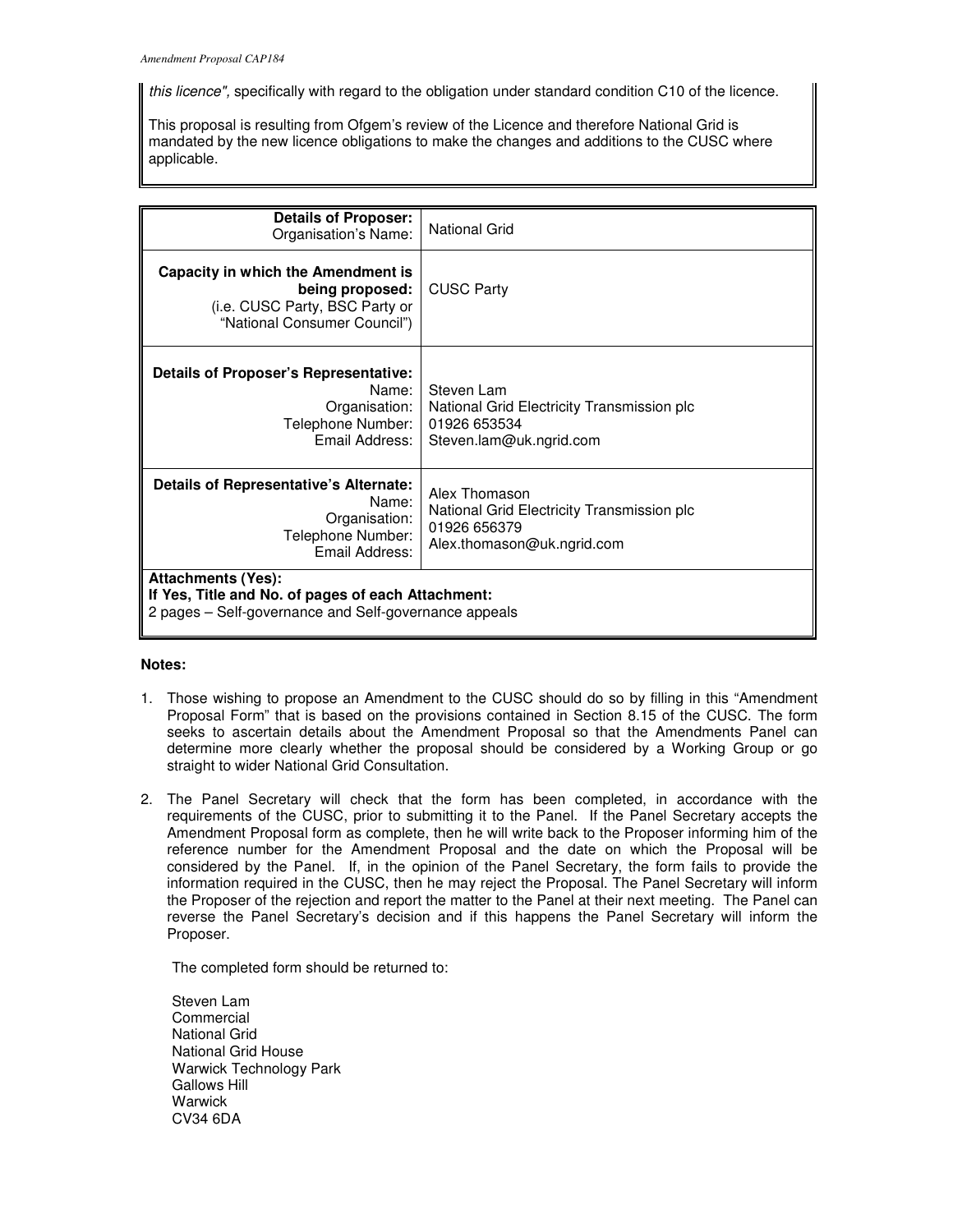Or via e-mail to: steven.lam@uk.ngrid.com

(Participants submitting this form by email will need to send a statement to the effect that the proposer acknowledges that on acceptance of the proposal for consideration by the Amendments Panel, a proposer which is not a CUSC Party shall grant a licence in accordance with Paragraph 8.15.7 of the CUSC. A Proposer that is a CUSC Party shall be deemed to have granted this Licence).

3. Applicable CUSC Objectives\*\* - These are defined within the National Grid Electricity Transmission plc Licence under Standard Condition C10, paragraph 1. Reference should be made to this section when considering a proposed amendment.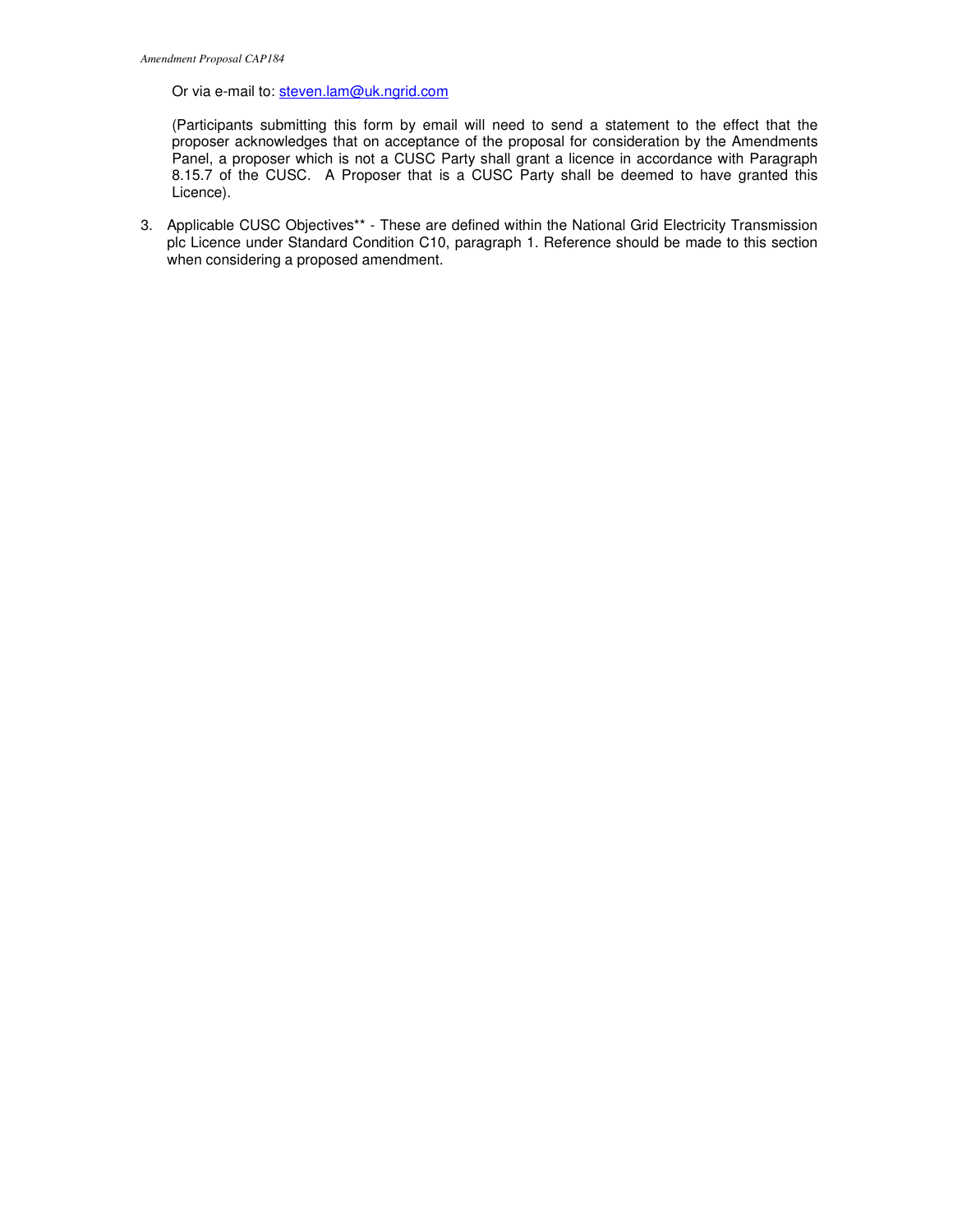

Self-governance